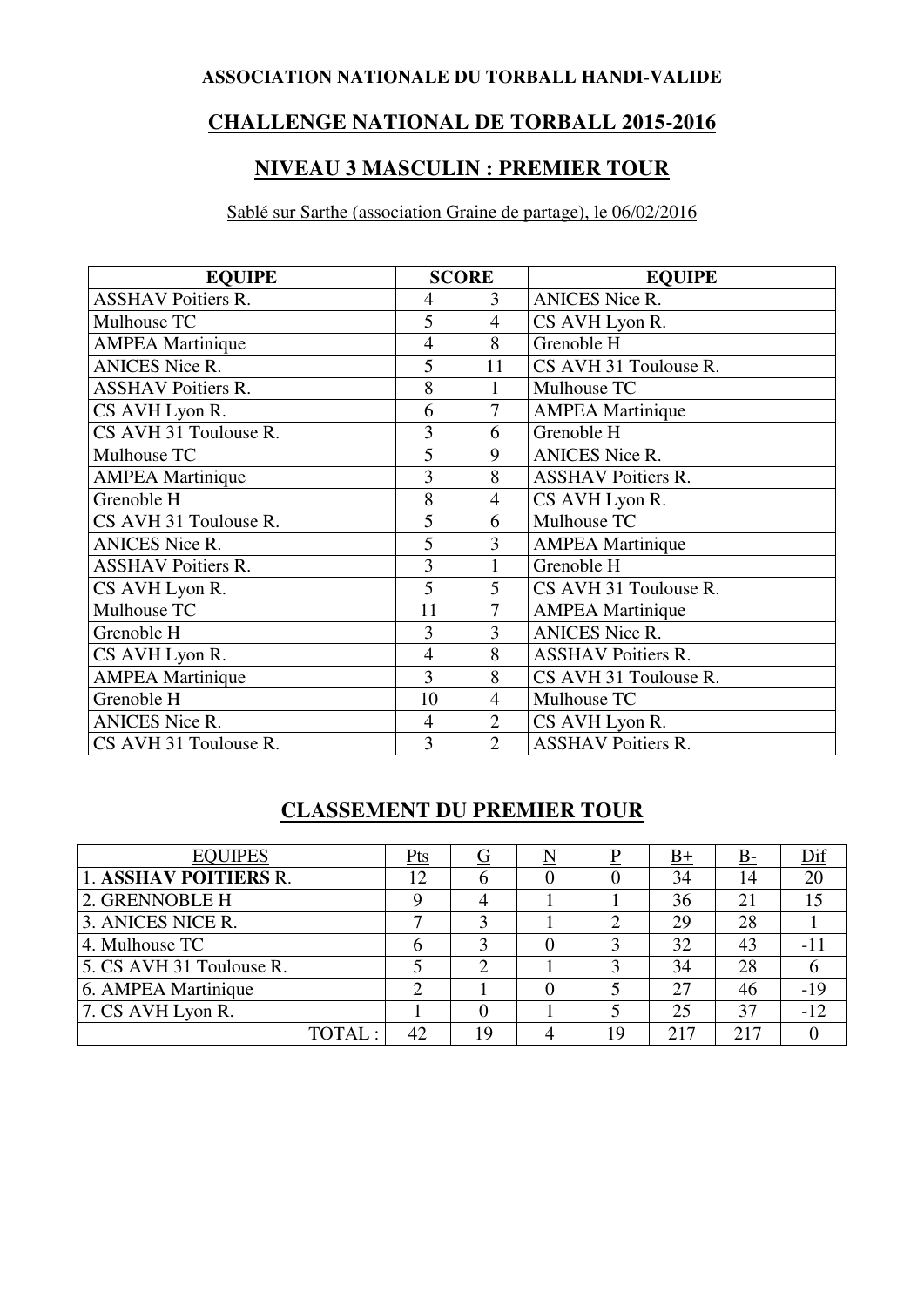#### **ASSOCIATION NATIONALE DU TORBALL HANDI-VALIDE**

### **CHALLENGE NATIONAL DE TORBALL 2015-2016**

#### **NIVEAU 3 MASCULIN : SECOND TOUR**

#### ASSHAV Poitiers, le 11/06/2016

| <b>EQUIPE</b>             | <b>SCORE</b>   |                | <b>EQUIPE</b>             |  |  |
|---------------------------|----------------|----------------|---------------------------|--|--|
| Mulhouse TC               | 3              | 3              | Grenoble H                |  |  |
| CS AVH 31 Toulouse R.     |                | $\theta$       | <b>AMPEA Martinique</b>   |  |  |
| CS AVH Lyon R.            | $\overline{4}$ | 3              | <b>ANICES Nice R.</b>     |  |  |
| Grenoble H                | 1              | 3              | <b>ASSHAV Poitiers R.</b> |  |  |
| Mulhouse TC               | $\overline{2}$ | 3              | CS AVH 31 Toulouse R.     |  |  |
| <b>AMPEA Martinique</b>   | 3              | 5              | <b>ANICES Nice R.</b>     |  |  |
| <b>ASSHAV Poitiers R.</b> | 3              | 3              | CS AVH Lyon R.            |  |  |
| Grenoble H                | $\mathbf{1}$   | $\overline{4}$ | CS AVH 31 Toulouse R.     |  |  |
| <b>ANICES Nice R.</b>     | $\overline{0}$ | $\overline{4}$ | Mulhouse TC               |  |  |
| <b>ASSHAV Poitiers R.</b> | 6              | $\overline{2}$ | <b>AMPEA Martinique</b>   |  |  |
| CS AVH Lyon R.            | 6              | $\mathbf{1}$   | Grenoble H                |  |  |
| CS AVH 31 Toulouse R.     | 5              | $\overline{0}$ | <b>ANICES Nice R.</b>     |  |  |
| Mulhouse TC               | $\overline{2}$ | 8              | <b>ASSHAV Poitiers R.</b> |  |  |
| <b>AMPEA Martinique</b>   | 4              | 3              | CS AVH Lyon R.            |  |  |
| <b>ANICES Nice R.</b>     | 5              | $\overline{2}$ | Grenoble H                |  |  |
| <b>ASSHAV Poitiers R.</b> | $\overline{4}$ | $\overline{2}$ | CS AVH 31 Toulouse R.     |  |  |
| CS AVH Lyon R.            | 4              | $\overline{2}$ | Mulhouse TC               |  |  |
| Grenoble H                | 7              | 5              | <b>AMPEA Martinique</b>   |  |  |
| <b>ANICES Nice R.</b>     |                | 6              | <b>ASSHAV Poitiers R.</b> |  |  |
| CS AVH 31 Toulouse R.     | 4              | 5              | CS AVH Lyon R.            |  |  |
| <b>AMPEA Martinique</b>   | 3              | $\overline{4}$ | Mulhouse TC               |  |  |

# **CLASSEMENT DU SECOND TOUR**

| <b>EQUIPES</b>        | Pts |    |    |     | D-  | Dif   |
|-----------------------|-----|----|----|-----|-----|-------|
| 1. ASSHAV Poitiers R. |     |    |    | 30  |     | 19    |
| 2. CS AVH Lyon R.     |     |    |    | 25  | 17  |       |
| 3. CS AVH Toulouse R. |     |    | ⌒  | 19  | 12  |       |
| 4. Mulhouse TC        |     |    |    | 17  |     |       |
| 5. ANICES Nice R.     |     |    |    | 14  | 24  | $-10$ |
| 6. Grenoble H.        |     |    |    | 15  | 26  | -11   |
| 7. AMPEA Martinique   |     |    |    |     | 26  | $-9$  |
| TOTAL:                |     | 19 | 19 | 137 | 137 |       |